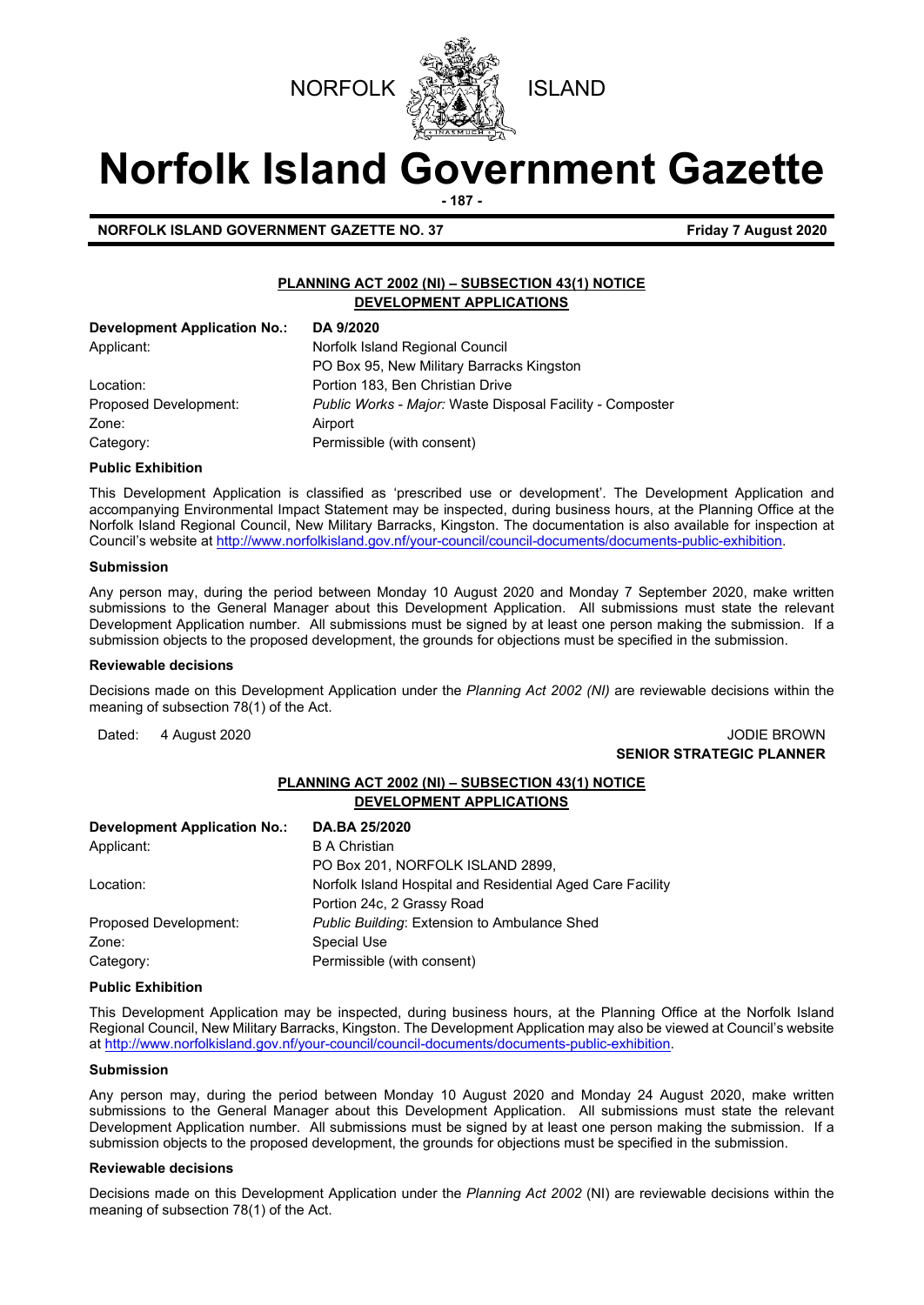### **NORFOLK ISLAND GOVERNMENT GAZETTE NO. 37 Friday 7 August 2020**

# **PLANNING ACT 2002 (NI) – SECTION 48 NOTICE**

The following Development Applications for permissible (with consent) use or development of land have been determined under the *Planning Act 2002* (NI)*.*

| <b>DA Number</b> | <b>Applicant</b>                                       | Location                                  | Use and/or<br><b>Development</b>                                                                                                                    | <b>Decision</b>                                        |
|------------------|--------------------------------------------------------|-------------------------------------------|-----------------------------------------------------------------------------------------------------------------------------------------------------|--------------------------------------------------------|
| DA 4/2020        | E Christian-Bailey,<br>PO Box 356.<br>NORFOLK ISLAND   | Portions 3911 & 3912,<br>107 Taylors Road | Subdivision - Minor<br>(boundary<br>adjustment) and<br>Change of Use to<br>Allow Residence -<br>Dual Occupancy as<br>an additional<br>permitted use | Approved,<br>24 July 2020,<br>subject to<br>conditions |
| DA.BA 26/2019-2  | Noble Property<br>Trust.<br>PO Box 1130,<br>Coolum QLD | Portion 47c4,<br>30 Martins Road          | Modification: Extend<br>date that the<br>development<br>approval expires                                                                            | Approved,<br>24 July 2020,<br>subject to<br>conditions |

#### **Public Inspection**

The Notice of Decision and accompanying documents for these Approvals may be inspected, free of charge, during business hours at the Planning Office of the Norfolk Island Regional Council, New Military Barracks, Kingston.

#### **Reviewable Decisions**

Decisions made in relation to development applications are reviewable decisions within the meaning of subsection 78(1) of the *Planning Act 2002 (NI).* The applicant or any person who made a written public submission about the development application has the right to apply to the Administrative Review Tribunal or the Administrative Appeals Tribunal for review of a decision on a development application. An application for a review must be lodged within 28 days of the date the decision was given.

# Dated: 28 July 2020 JODIE BROWN **SENIOR STRATEGIC PLANNER**

# **PLANNING ACT 2002 (NI) – SUBSECTION 43(1) NOTICE DEVELOPMENT APPLICATIONS**

| <b>Development Application No.:</b> | DA 8/2020                                                                                                                         |
|-------------------------------------|-----------------------------------------------------------------------------------------------------------------------------------|
| Applicant:                          | W T Bedford                                                                                                                       |
|                                     | PO Box 777, NORFOLK ISLAND 2899,                                                                                                  |
| Location:                           | Portion 12d, 68 Harpers Road                                                                                                      |
| Proposed Development:               | Change of Use: to add Residence - Accommodation Unit as an<br>additional permitted use at the existing Residence - Dwelling House |
| Zone:                               | <b>Rural Residential</b>                                                                                                          |
| Category:                           | Permissible (with consent)                                                                                                        |

#### **Public Exhibition**

This Development Application may be inspected at Council's websit[e http://www.norfolkisland.gov.nf/your-council/council](http://www.norfolkisland.gov.nf/your-council/council-documents/documents-public-exhibition)[documents/documents-public-exhibition](http://www.norfolkisland.gov.nf/your-council/council-documents/documents-public-exhibition) and also during business hours, at the Planning Office at the Norfolk Island Regional Council, New Military Barracks, Kingston from Monday 27 July 2020 until 10 August 2020.

#### **Submission**

Any person may, during the period between Monday 27 July 2020 and Monday 10 August 2020, make written submissions to the General Manager about this Development Application. All submissions must state the relevant Development Application number. All submissions must be signed by at least one person making the submission. If a submission objects to the proposed development, the grounds for objections must be specified in the submission.

#### **Reviewable decisions**

Decisions made on this Development Application under the *Planning Act 2002 (NI)* are reviewable decisions within the meaning of subsection 78(1) of the Act.

Dated: 22 July 2020 20 John Brown 20 John Brown 20 John Brown 20 John Brown 20 John Brown 20 John Brown 20 John Brown 20 John Brown 20 John Brown 20 John Brown 20 John Brown 20 John Brown 20 John Brown 20 John Brown 20 Joh

**SENIOR STRATEGIC PLANNER** 

# Dated: 4 August 2020 **JODIE BROWN SENIOR STRATEGIC PLANNER**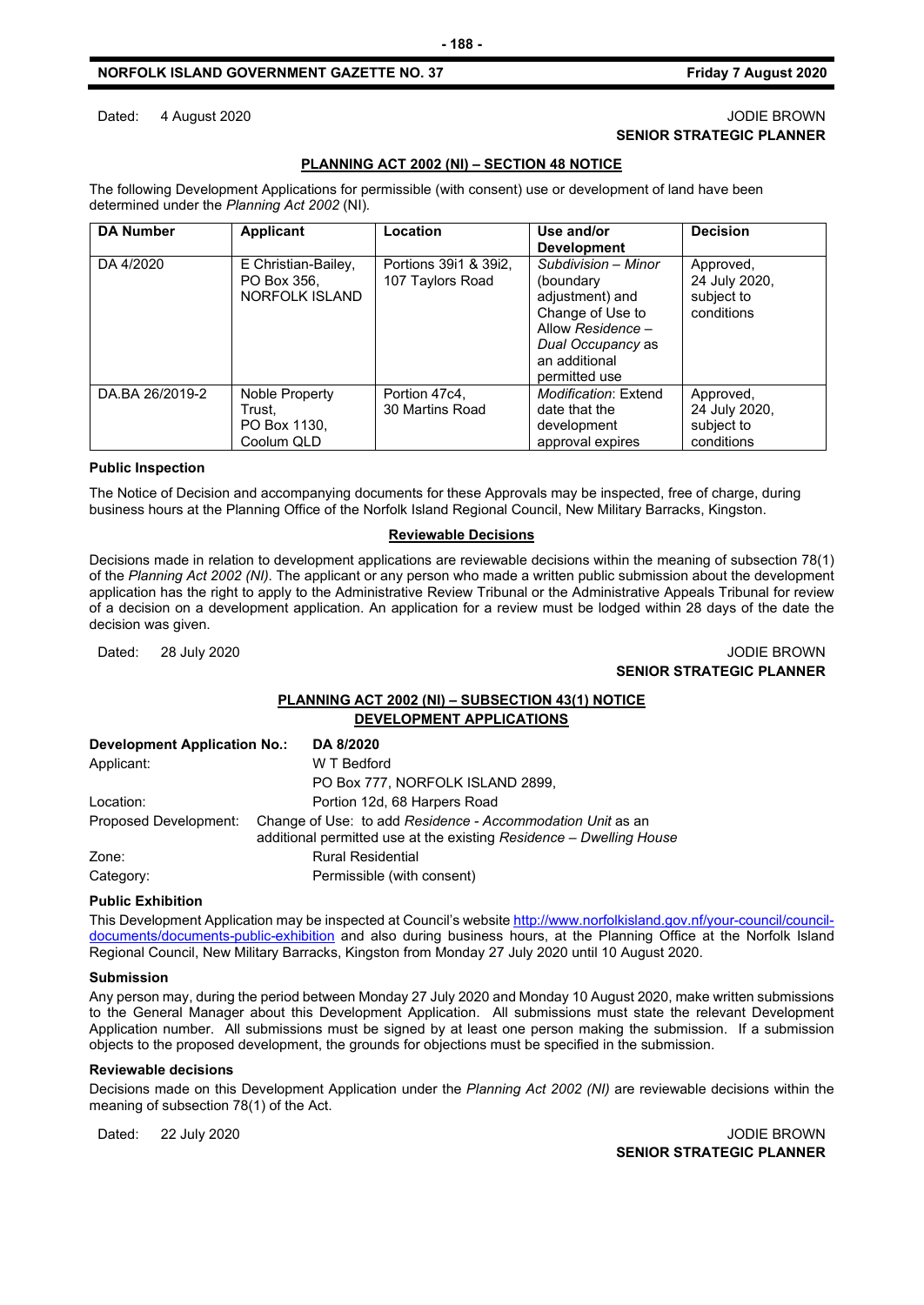# **COURT OF PETTY SESSIONS**

The next sittings of the Court of Petty Sessions is set down for Tuesday  $11<sup>th</sup>$  August 2020 at 9.30am in the Court House, Kingston.

#### Dated: 28 July 2020 ALLEN BATAILLE **CLERK OF THE COURT OF PETTY SESSIONS**

# **DISASTER AND EMERGENCY MANAGEMENT ACT 2001 (NI)**

# **DECLARATION OF STATE OF DISASTER OR EMERGENCY (RECOVERY OPERATIONS) COVID-19 DIRECTIONS RECOVERY OPERATIONS (NO.1) 2020**

I, **George Ivor Andrew Plant**, Emergency Management Norfolk Island Controller:

- 1) under section 11(2)(g) of the *Disaster and Emergency Management Act 2001* (NI) am of the opinion that it is necessary to make directions in respect of recovery from the State of Emergency in respect of COVID-19 relating to the movement of persons within the disaster or emergency area as set out in the Schedule; and
- 2) under section 11(2)(h) of the *Disaster and Emergency Management Act 2001* (NI) am of the opinion that it is necessary to make directions in respect of recovery from the State of Emergency in respect of COVID-19 relating to the removal of persons within the disaster or emergency area who obstructs or threatens to obstruct recovery operations as set out in the Schedule; and
- 3) under section 11(2)(i) of the *Disaster and Emergency Management Act 2001* (NI) am of the opinion that it is necessary to make directions in respect of recovery from the State of Emergency in respect of COVID-19 relating to giving directions to persons whose responsibilities require him or her to engage in recovery operations.

# **SCHEDULE**

# **Direction 1 (2020) – Adjustment of COVID 19 measures – to commence 23:59 on 30th June 2020**

- 1. These Directions take effect at 23.59 on 10<sup>th</sup> July, 2020 and remain in force while the State of Disaster or Emergency (Recovery Operations) is in force.
- 2. In these Directions:

*Persons* includes people residing on Norfolk Island, visiting Norfolk Island for holiday or work purposes

*COVID-19 hotspot* means a particular area of Australia decided by the Chief Health Officer and published on the Queensland Health website.

*Incident Controller* means the person appointed under the State of Emergency in accordance with the NORDISPLAN.

- 3. Persons will be permitted\* to travel to Norfolk Island without the need to quarantine provided they:
	- a. do not have COVID-19.
	- b. have not been in contact within anyone in the prior 14 days with COVID-19;
	- c. have been granted a Norfolk Island Entry Pass\*
	- \*Any person travelling to Norfolk Island may be denied entry without a Norfolk Island Entry Pass
- 4. A person whilst on Norfolk Island must comply with physical distancing principles as published from time to time on [\(http://www.norfolkisland.gov.nf/norfolk-islands-covid-19-advice\)](http://www.norfolkisland.gov.nf/norfolk-islands-covid-19-advice).
- 5. A person whilst on Norfolk Island must follow any directions in relation to COVID-19 from staff of the *Norfolk Island Hospital and Residential Aged Care (NIHRACS).*
- 6. A person or business on Norfolk Island must follow any advice or operational direction provided by the Incident Controller or authorised officer of the *Norfolk Island Police Force (NIPF)*in relation to COVID-19.
- 7. A person or business involving close contact with persons is required to keep a daily customer register. A business will be required to retain the records for a period of three months. The register must be produced upon request by the Incident Controller.

*\* Please Note \** 

- *Online applications required by all travellers prior to travel (within 72 hours of travel).*
- *While the State of Emergency is in place verification of where travellers are from will be required*
- *Travel to mainland states and territories is a matter for residents to seek approval from State and Territory Government authorities.*

Dated: 8 July 2020 GEORGE PLANT

**EMNI CONTROLLER**

# **DISASTER AND EMERGENCY MANAGEMENT ACT 2001 (NI)**

#### **EXTENSION OF DECLARATION OF STATE OF EMERGENCY**

I **Eric Hutchinson,** Administrator of Norfolk Island and delegate of the Minister under Section 5 of, and item 1.27 of the Schedule to, the *Minister's Norfolk Island Delegation Instrument 2019*: